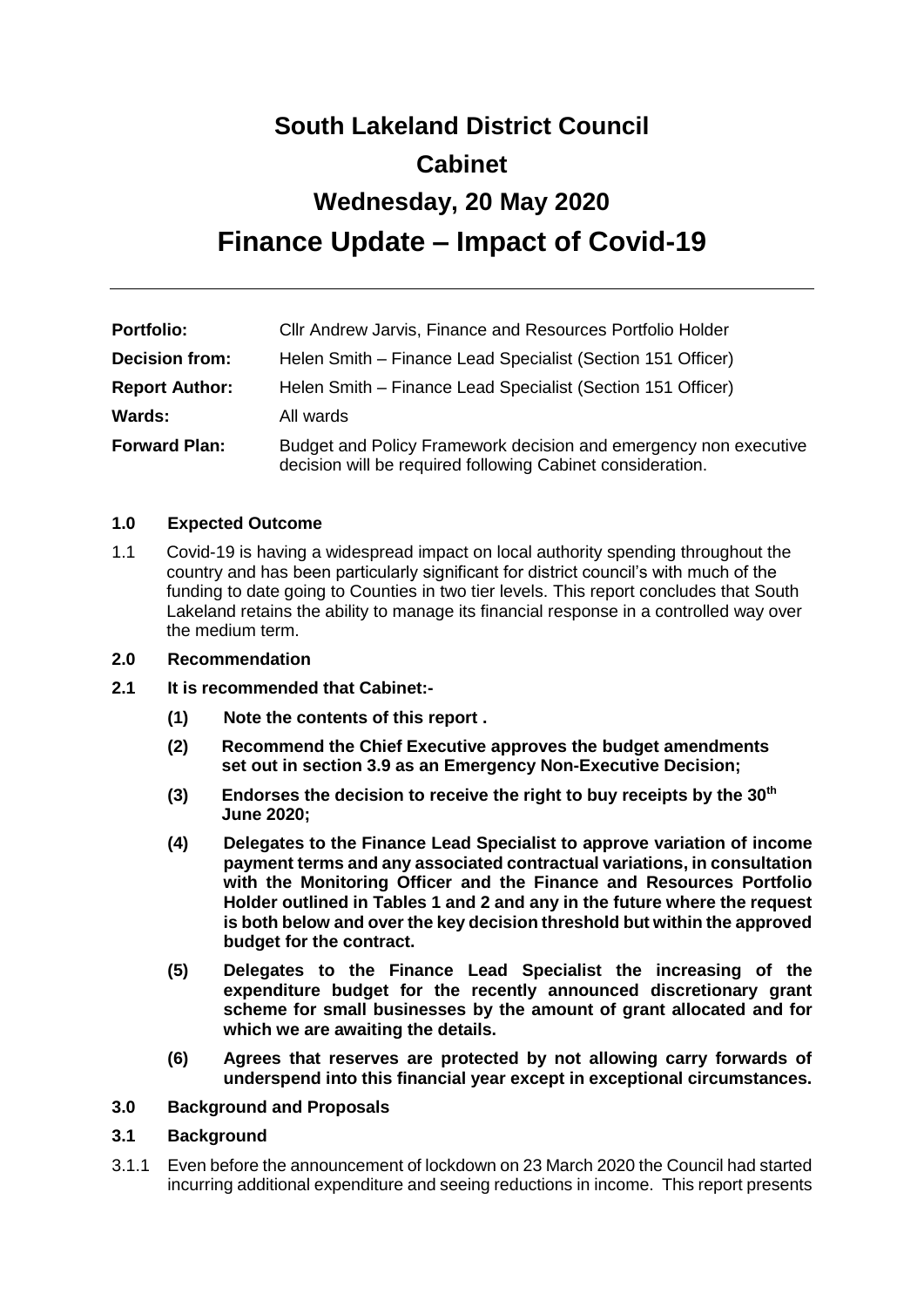the latest forecast of the impact of Covid-19 on the budget forecast for 2020/21 and other emerging pressures such as the pay award or any potential reductions in approved expenditure through delays to projects and possible reduced activity. The situation is summarised as at the start of May 2020 but it should be noted that situation is moving very quickly with new Government announcements daily. This report recognises the exceptional seriousness of the financial issues arising from the Covid19 and reports on the monitoring and management of the situation.

- 3.1.2 The Council's finances remain strong in the short term. This report attempts to take a prudent view of what the impact is likely to be, however, the full picture will only emerge in the next few months and the position will change. It is clear that, over the period of the current Medium Term Financial Strategy, the Council will need to take action to bring the longer term forecast back into line and South Lakeland retains the ability to manage its financial response in a controlled way over the medium term.
- 3.1.3 The first quarter monitoring report will be key in setting out a more complete picture of the impact of Covid-19 and, more importantly, a strategy for bringing the budget back in line over the medium term through the updated Medium Term Financial Plan.

#### **3.2 Covid-19 Expenditure**

3.2.1 The full impact of Covid-19 on the revenue budget will not be fully known until it is clear how long lockdown will be extended, the state of the economy as lockdown eases and the extent of Government funding. There has been relatively little financial impact to date arising from staff sickness with either staff redeployment covering gaps or temporary reductions in service (e.g. green waste collection). There is potential for future spikes in demand for services or levels of sickness which may require additional spend. The table below summarises the additional expenditure expected to date that we are aware of and assumes a period of three months before things return to normal.

|                                             |        |        | Total<br>Q1 |
|---------------------------------------------|--------|--------|-------------|
| Service                                     | Mar-20 | Apr-20 | 2020/21     |
|                                             | £000   | £000   | £000        |
| <b>Waste Collection</b>                     | 10     | 10     | 30          |
| <b>Homelessness</b>                         | 10     | 50     | 150         |
| Leisure Services                            | 0      | 120    | 120         |
| <b>Bereavement Services</b>                 | 10     | 50     | 50          |
| Temporary Staff                             | 0      | 75     | 75          |
| <b>Emergency Support To Charities</b>       | 95     | 0      | 0           |
| <b>Training - Virtual Meetings</b>          | 0      | 5      | 5           |
| <b>IT - Costs Incurred</b>                  | 10     | 10     | 10          |
| IT - Additional Kit Requested               | 0      | 77     | 77          |
| <b>Processing Additional Benefit Claims</b> | 0      | 20     | 60          |
| <b>Total Projected Additional Costs</b>     | 135    | 417    | 577         |
| <b>General Provision</b>                    | 5      | 0      | 250         |
| <b>Total Projected Additional Cost</b>      | 140    | 417    | 827         |

## **Table 1: Projected additional costs relating to Covid-19**

3.2.2 It should be noted that the forecast above is for the first three months of 2020/21 only but the financial impact is likely to be felt for a longer period even if restrictions on movement are removed before the end of June 2020. The forecasts above also do not take into account any impact on capital budgets which may arise from delays in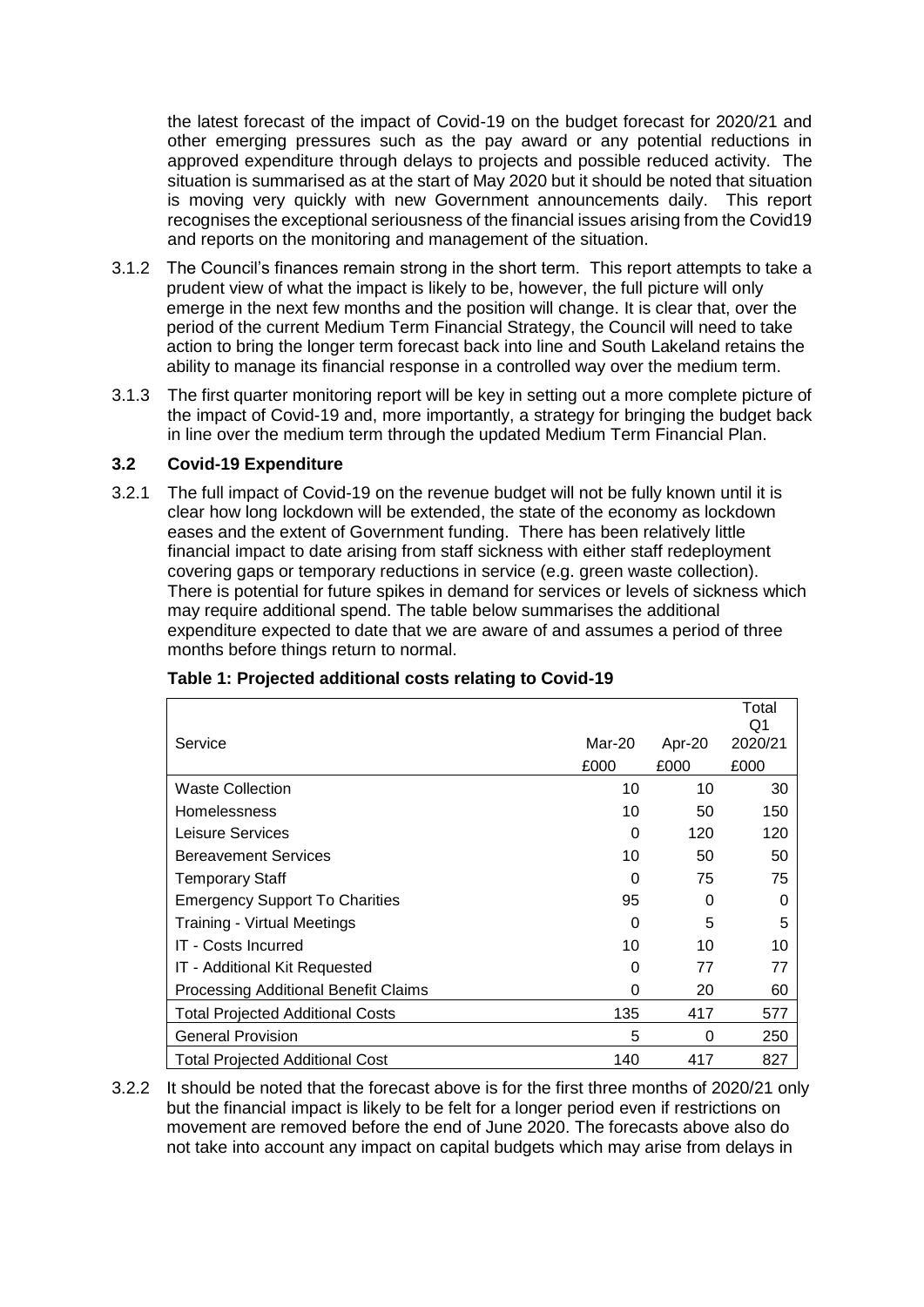expenditure, higher than expected expenditure, reductions in income or changes in interest rates.

- 3.2.3 This projection is based on the Council's current levels of service and costs incurred to date. It does not include any specific additional costs of providing additional support, for example additional grants to voluntary groups or cultural organisations beyond £95k already approved by Cabinet on 25 March 2020 for those assisting with the most vulnerable and a general provision of £250k.
- 3.2.4 The Government is encouraging local authorities to support contractors, for example through payment on account for services to be provided later in the year where there is a recurring service provided. The figures above assume any such support will be offset but lower payments later in the year so there will be no overall impact on the 2020/21 budgets. The table above includes the impact of the request, reported elsewhere on this agenda, for additional support to the Council's leisure provider.
- 3.2.5 There have been additional challenges regarding procurement exercises with some suppliers having furloughed staff and where contractors have been unable to visit sites. As a result there is a possibility that procurement exercises do not achieve best value at this time due to the possibility of fewer tender responses and may need to be postponed or re-run. The Council's procurement team are considering the impacts this may have on procurement exercises.

#### **3.3 Income (excluding Council Tax and NNDR)**

- 3.3.1 The Council is currently charging for the majority of goods and services as normal. The exception is car parking where charging has been suspended until at least the 7 May 2020 with a corresponding reduction in charges for permits. However, there are still reductions in income expected due to an immediate fall in demand for services where payment is made up-front (e.g. outdoor markets, land charges) or in services where charges are invoiced but may not be paid. A fall in demand in the future is also likely, for example planning and building control services.
- 3.3.2 The table below summarises the reduction in income expected to date, that we are aware of, and assumes a period of three months before things return to normal. This is a much greater impact than the additional expenditure.

| <b>Potential Reduced Income:</b>                                        | Mar-20   | Apr-20 | Total Q1<br>2020/21 |
|-------------------------------------------------------------------------|----------|--------|---------------------|
|                                                                         | £000     | £000   | £000                |
| Car Parking                                                             | 110      | 402    | 1,152               |
| <b>Building Control</b>                                                 | 0        | 29     | 86                  |
| <b>Development Control</b>                                              | 0        | 46     | 138                 |
| <b>Land Charges</b>                                                     | 0        | 21     | 63                  |
| Licensing                                                               | $\Omega$ | 26     | 77                  |
| Lake Charges                                                            | 0        | 13     | 38                  |
| Caravan Site                                                            | 0        | 43     | 130                 |
| <b>Markets</b>                                                          | 0        | 11     | 33                  |
| <b>Public Halls</b>                                                     | 0        | 8      | 24                  |
| Water Sampling                                                          | $\Omega$ | 6      | 18                  |
| <b>Bulky Waste</b>                                                      | 0.0      | 3      | 10                  |
| Lake (Commercial & non-commercial) and other<br><b>Commercial Rents</b> | 0.0      | 127    | 381                 |
| <b>Recycling Credits</b>                                                | 0.0      | 65     | 130                 |
| <b>Total Projected Reduced Income</b>                                   | 186      | 800    | 2,280               |

#### **Table 2: Potential reduced income arising from Covid-19**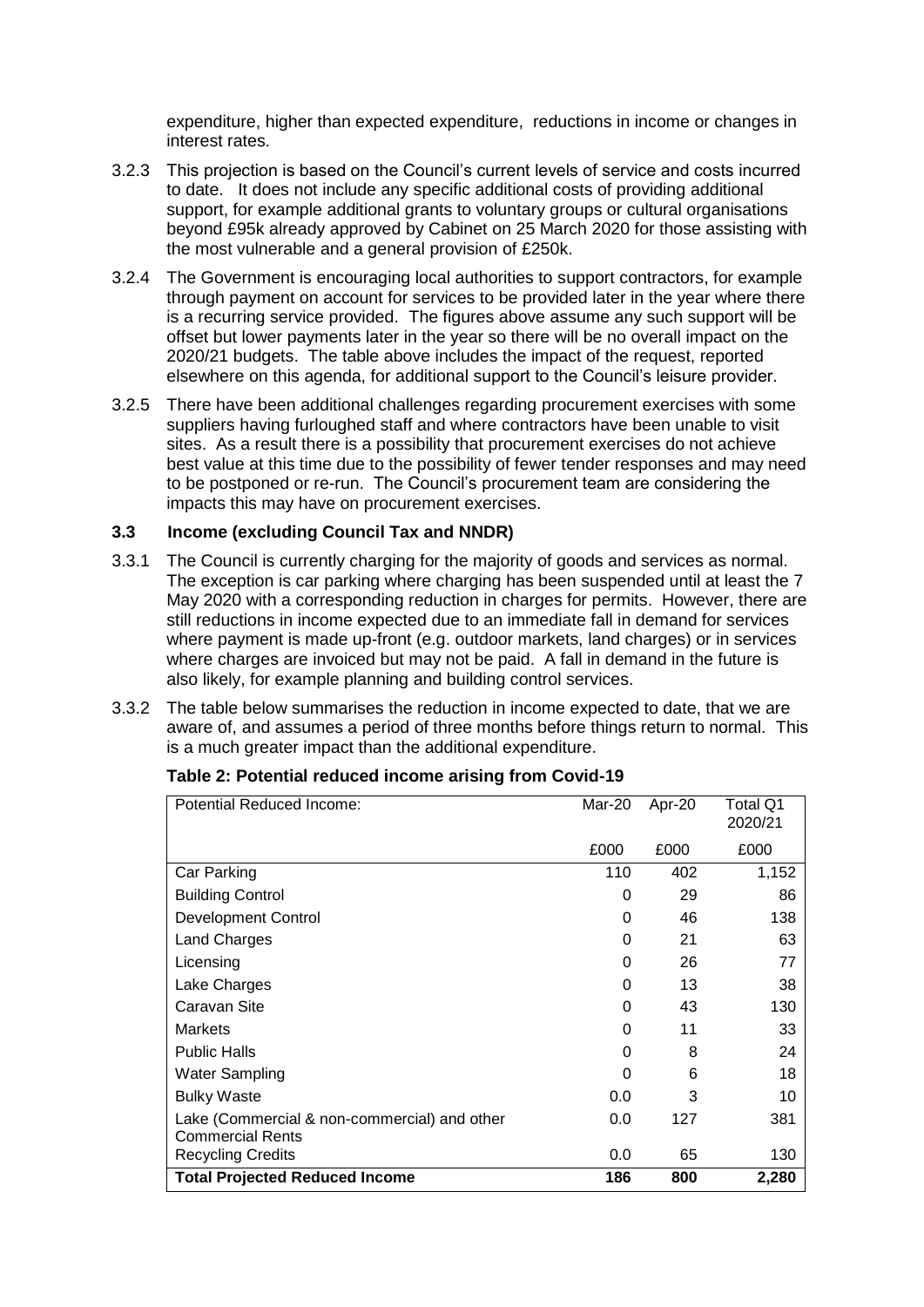- 3.3.3 The majority of the Council's income is taken directly to the revenue budget so any reduction will be an immediate pressure on the budget and, without offsetting action, reserves. Where invoices are issued (e.g. rents) there may be a longer than usual delay in payment. All invoices are being issued with additional narrative asking debtors to contact the Council as soon as possible if they expect to struggle to pay the invoice on time. Whilst to date income has held up well, with the only impact being a handful of requests from smaller tenants to spread payments monthly rather than quarterly, it is generally accepted that the payments due in May and June will be a more significant test of the market.
- 3.3.4. The Council has been approached to vary the terms of agreements to permit delays in payments of sums due to the Council, including the Council's share of income under preserve right to buy sales. Paragraph 21.1 of the Financial Procedure Rules within the Constitution requires the Chief Finance Officer to supervise all systems and procedures involved in the assessment, collection, receipt and recovery of all income due to the Council. There is not explicit delegation around amending the timing of receipts. Where a contract exists which includes income, then it is controlled by the Contract Procedure Rules which require that every variation in payment be authorised in writing, include an estimate of the increase or reduction in cost arising from that variation of the contract, must be within the scope of the contract and must be reported as soon as possible to the Cabinet or relevant Committee of the Council where the value exceed certain limits. Payment of £1.15m of right to buy receipts was due on 30 April 2020 and will now be received on 30 June 2020.

#### **3.4 Capital Programme**

3.4.1 The Council approved an ambitious capital programme of £18.9m for 2020/21. Delivery of this programme must now be in doubt. Whilst this may have a beneficial impact on capital financing charges it should be noted that there are a number of schemes that contribute directly to income. The viability of some capital projects may be effected by Covid-19. Other schemes are funded through time-limited grant offers: the Government has been approached to relax the time-limit on these schemes to ensure delivery.

| Project                                                                                                         | £000    | Comments                                                                                                |
|-----------------------------------------------------------------------------------------------------------------|---------|---------------------------------------------------------------------------------------------------------|
| Grange Lido, Grange Prom and<br><b>Coastal Communities Fund (includes</b><br>£1.1 million for Grange Promenade) | 5,107.2 | Tender closes 8 May 2020: extension to<br>funding deadline requested                                    |
| Kendal Town Hall/South Lakeland<br>House                                                                        | 3,789.9 | Work on site expected to commence July<br>2020                                                          |
| Housing Investment Fund: Loans to<br><b>Housing Associations</b>                                                | 3,000.0 | Agreement to be signed. Revise in light of<br>development programmes moving forward<br>post lockdown.   |
| <b>ERDF</b> funded flood defence works                                                                          | 2,670.0 | Some delay expected to works programme:<br>extension to funding deadline requested from<br><b>MHCLG</b> |
| Vehicle & Plant Programme (inc bins<br>and boxes)                                                               | 2,346.0 | Some delay due to vehicle manufacturers<br>being closed.                                                |
| <b>Disabled Facilities Grants</b>                                                                               | 661.0   | On hold - mainly working on properties of<br>vulnerable people who have been advised to<br>shield       |
| Affordable & Empty Homes, Town<br>Centre Properties.                                                            | 260.0   | No outstanding commitments                                                                              |
| New Ulverston Leisure Centre                                                                                    | 250.0   | On hold. Recommence when we have<br>clearer view of the impact of Covid-19on<br>leisure provision.      |

**Table 3: Capital Programme 2020/21 Approved February 2020**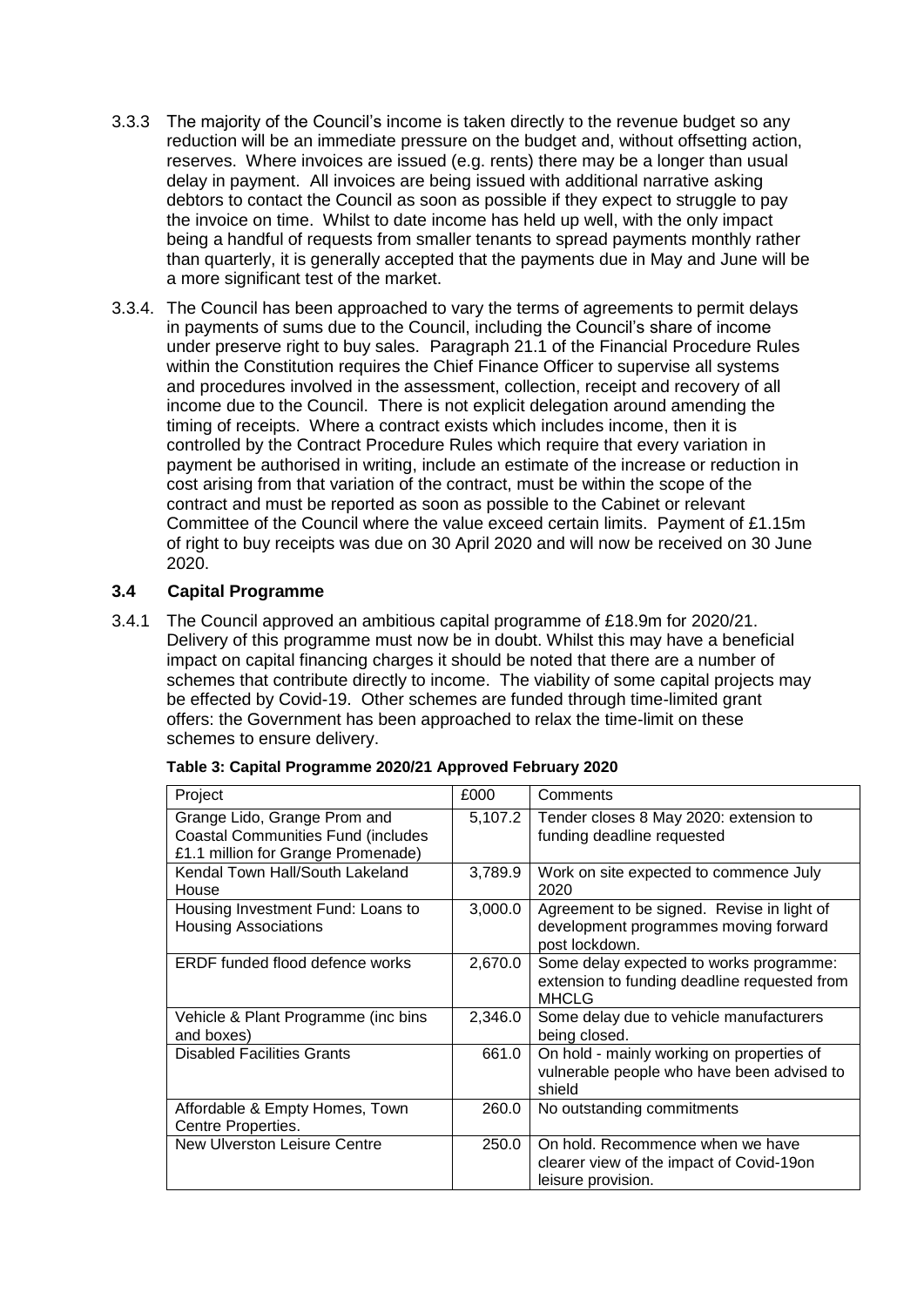| Project                                | £000     | Comments                                                                                                              |
|----------------------------------------|----------|-----------------------------------------------------------------------------------------------------------------------|
| Homeless Accommodation for<br>Families | 230.7    | Works have been stopped on site at Grange<br>but following lockdown restrictions being<br>eased, works will commence. |
| <b>Grange Regeneration</b>             |          | 157.3   Tender closes 8 May 2020: extension to<br>funding deadline requested                                          |
| Schemes below £100K                    | 402.6    | Procurement, tenders still progressing.                                                                               |
| <b>Total Capital Programme</b>         | 18,874.7 |                                                                                                                       |

#### **3.5 Council Tax and Non Domestic Rates**

- 3.5.1 There will be a number of implications for the Council's council tax and non-domestic rate income due to changes in releifs, additional grants and potential increased bad debts.
- 3.5.2 The Government has made funding available for additional Retail, Hospitality and Leisure reliefs and Nursery reliefs given to business rate payers.

| Business rates base                   |                                   | £000      |
|---------------------------------------|-----------------------------------|-----------|
| Gross Rates 2020/21                   |                                   | 61,436    |
| Less:                                 | <b>Transitional Arrangements</b>  | $-320$    |
|                                       | <b>Small Business Rate Relief</b> | $-10,229$ |
|                                       | <b>Charitable Relief</b>          | $-3,380$  |
|                                       | <b>Retail Relief</b>              | $-2,476$  |
|                                       | <b>Other Reliefs</b>              | -693      |
| Net Rates Payable: January 2020       |                                   | 44,338    |
| Additional relief granted April 2020: |                                   |           |
|                                       | <b>Expanded Retail Discount</b>   | $-26,967$ |
|                                       | Local Newspaper Relief            | $-2$      |
|                                       | <b>Nursery Discount</b>           | -43       |
| Net Rates Payable: April 2020         |                                   | 17.326    |

**Table 4: Change in business rates due 2020/21 arising from Covid-19**

- 3.5.3 The total amount of rates expected to be collected in 2020/21 has been reduced by over 60% from £44m to under £20m. The Government will reimburse the Council for the additional relief granted, although the timing of the grant has not yet been announced. This relief gives a very significant financial boost to eligible businesses and will cushion the Council's financial impact for 2020/21. While the reliefs were being processed the direct debit payments for April were deferred: new bills were issued to all businesses who received grant or needed a new instalment plan from May onwards. The longer term impact on business rate income is harder to predict.
- 3.5.4 The current business rate projection assumes £5m of business rate growth and £0.95m receipts from the business rates pool. A 5% reduction in residual business rate income would equate to £0.8m in the revenue account, with the majority of this reduction in income falling in 2021/22 due to statutory accounting rules.
- 3.5.5 The Government has also made a Small Business Grant Scheme and a Retail, Hospitality and Leisure Grant Scheme available. This was announced by the Government in March 2020 and the Council's participation, and budgets for the receipt and payment of grant, were approved in the Emergency Delegated Executive Decisions and Emergency Non-Executive Decisions 001 on 30 March 2020. The Council received £74.8m of grant on 1 April 2020 and has paid to date (as at 30/4/20) 3,920 grants totalling £46.9m. Officers are contacting eligible businesses to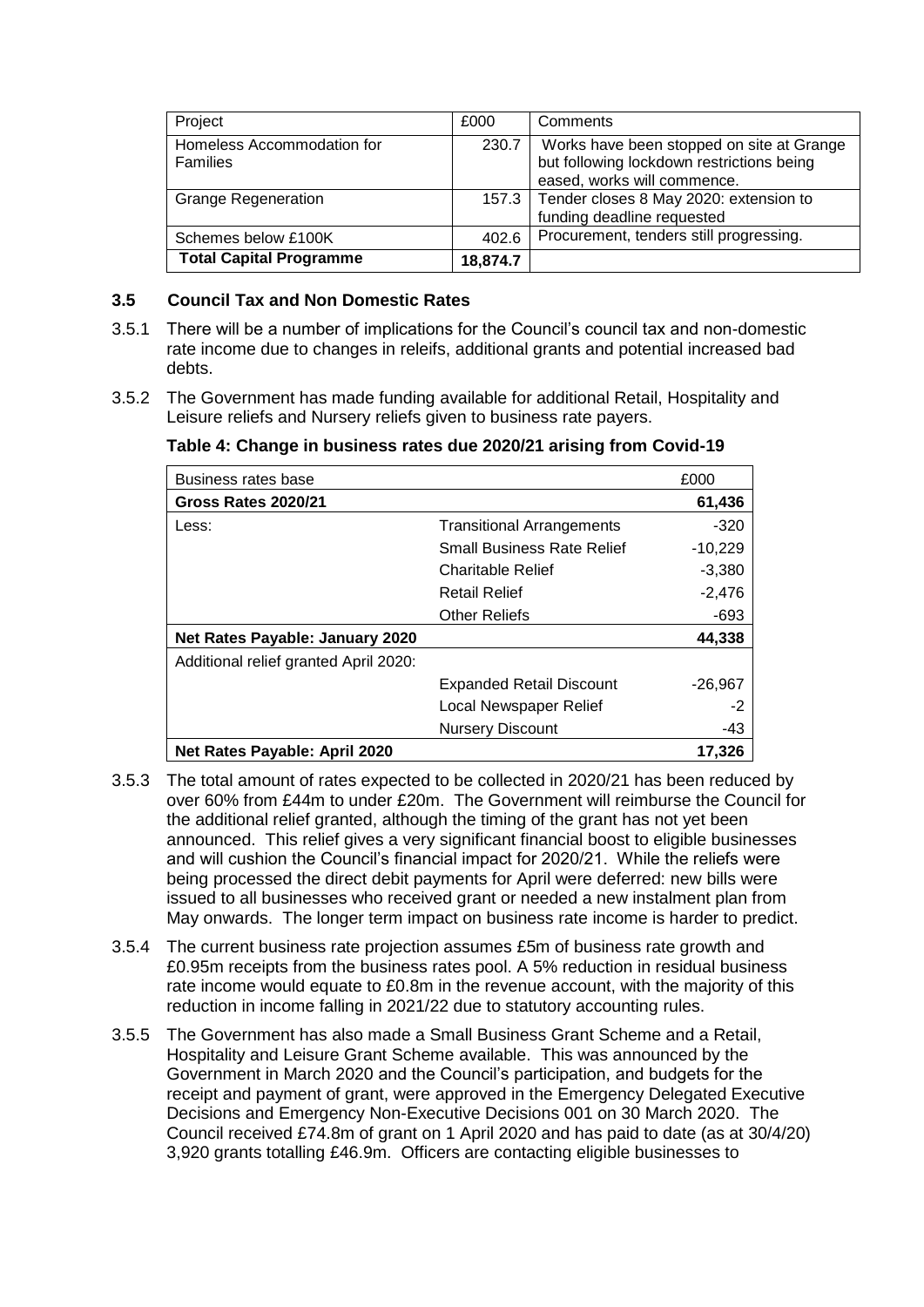encourage them to apply for the grants. This government funding is earmarked for these grants: anything not spent will need to be repaid.

- 3.5.6 On 1 May 2020 the Government announced a discretionary grant scheme for small businesses who do not pay rates but have fixed property costs and have seen a reduction in income, for example bed and breakfast businesses who pay Council Tax instead of rates. If the amount of grant has not been announced by the Cabinet meeting then delegation is requested to the Finance Lead Specialist to increase the expenditure budget by the amount of grant allocated, offset by an increase in grant budgets.
- 3.5.7 The Government announced additional support to all those in receipt of council tax support through the Council Tax Reduction Scheme (CTRS). South Lakeland District Council's share of this fund is £487,092 and the expectation is that the majority of this fund will be used to provide council tax relief alongside existing local council tax support schemes. In addition, it is expected that the Council may also want to use some of this funding to deliver increased financial assistance having considered local circumstances. Emergency Non-Executive Decision 007 approved that all recipients of working age CTRS during the financial year 2020/21 will receive a further reduction in their annual council tax bill of £300 and where a taxpayer's liability for 2020/21 is, following the application of council tax support, less than £300, then their liability would be reduced to nil. A report elsewhere on this agenda proposes a wider Council Tax discretionary relief scheme to help those still experiencing hardship in paying Council tax.
- 3.5.8 While this Government grant will assist with the costs of additional support to claimants, there is currently no Government support promised for the cost of the current SLDC scheme if there are a significant number of additional claims. The current cost of £2.745m of working-age claims is split between Cumbria County Council, Cumbria Police, SLDC and parishes based on their relative share of Council tax.

|                                     | Share of Council Tax<br>Band D<br><b>Reduction Scheme</b><br>Council |           |  |  |
|-------------------------------------|----------------------------------------------------------------------|-----------|--|--|
|                                     | Taxes                                                                | cost      |  |  |
|                                     | £                                                                    | £         |  |  |
| South Lakeland District Council     | 199.54                                                               | 281,753   |  |  |
| Average Parish Council              | 39.05                                                                | 55,139    |  |  |
| <b>Cumbria County Council</b>       | 1,440.56                                                             | 2,034,089 |  |  |
| Cumbria Police & Crime Commissioner | 265.59                                                               | 375,017   |  |  |
| <b>Total Average Council Tax</b>    | 1,944.74                                                             | 2,745,998 |  |  |

**Table 5: Split of Council Tax Reduction Scheme costs between preceptors**

This impact will feed through the Collection Fund to hit financially in 2021/22, as will any impacts of non-collection during 2020/21 and any impacts on the underlying Council and NDR taxbases.

3.5.9 Council tax collection rates to date are 0.61% lower than last year, equivalent to £0.54m in cash. Some of this may recover during the year if taxpayers have merely re-profiled expenditure, however the level of bad debt is likely to increase. Reductions in council tax collection rates feed through into the collection fund and hit the general fund through a deficit in the collection fund in the following year, this is shared between ourselves and the precepting authorities. Initially there is potentially a cashflow impact for the District Council if collection rates fall but Cumbria County Council and the Cumbria Police and Crime Commissioner as major preceptors expect South Lakeland to pay over their full shares of council tax income as originally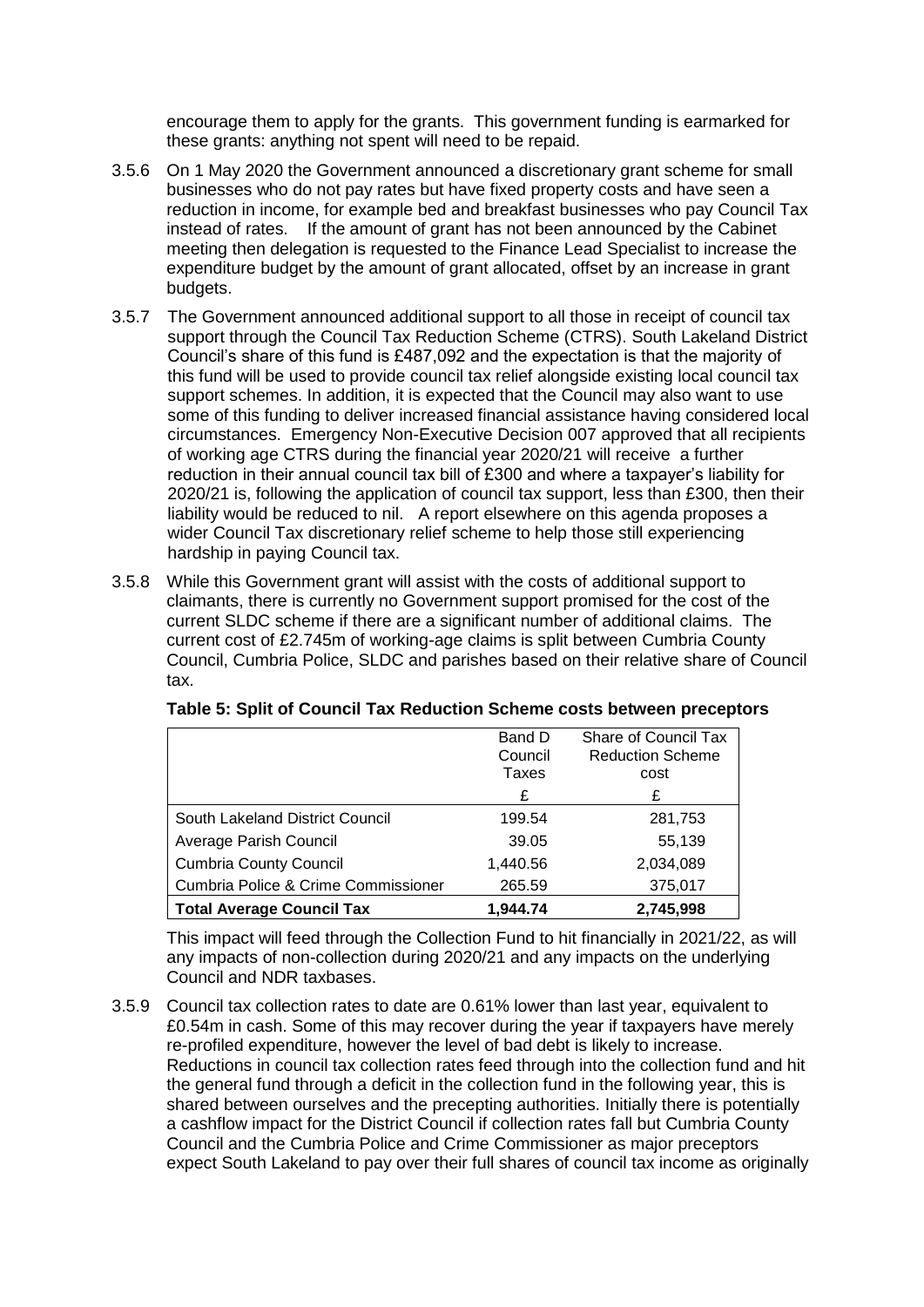scheduled. Cumbria Chief Finance Officers are discussing measures to manage this cashflow impact, should it arise.

#### **3.6 Government Funding**

- 3.6.1 The level of funding that Government will make available to the Council is at present uncertain. Excluding the support for business rates and council tax, to date we have received £39k from local governments initial £1.6bn of funding and £1,040k from the second allocation of £1.6bn. The funding is provided as a non-ring-fenced grant. The District Council element of grant is also to cover any additional costs incurred by parish and town Councils. It is proposed that £40k of the current funding is ringfenced for such costs.
- 3.6.2 The government has given indications that it will meet direct expenditure in relation to Covid-19 but has specifically excluded any promises around lost income and have indicated that they feel that local government should share the financial burden. Councils have been asked to provide updated estimates of lost income and additional costs to Government to support further requests for grant.

#### **3.7 Reserves**

3.7.1 The Council's working balance at 1 April 2019 was £1.5m. Working balances are used to help cushion the organisation against uneven cash-flows and avoid unnecessary borrowing. The Council also holds a General Reserve of monies set aside to form a buffer against future financial risks in the medium term and to enable the Council to progress major organisational and transformational changes by providing resources to fund the initial costs of these developments. The table below summarises the elements which contribute to how the appropriate level of reserve was calculated. More detail is given in Appendix 1.

| <b>Potential Risk</b>                          | £000  |
|------------------------------------------------|-------|
| Potential Additional Costs (excluding pay)     | 668   |
| Pay, vacancies and pensions                    | 237   |
| Savings not achieved                           | 651   |
| Changes to existing government funding regimes | 1,990 |
| Other Loss of Income                           | 498   |
| <b>Risk Management</b>                         | 500   |
| <b>Emergency Contingency</b>                   | 1,000 |
| <b>Recommended Risk Base Reserve Balances</b>  | 5.544 |

**Table 6: Summary and value of risks 2020/21 financial year**

This recommended risk-based reserve balance is then compared to the projected balance on reserves to assess if the overall level of general reserve is appropriate. At February 2020 the projected level of general reserves were:

#### **Table 7: Projected balance on general reserves at March 21 based on risks**

| Projected Level of Reserves at March 2021         | £000  |
|---------------------------------------------------|-------|
| - General Fund Working Balance                    | 1,500 |
| - General Reserve                                 | 4,589 |
| <b>Projected Level of Reserves (General Fund)</b> | 6,089 |

This calculation suggested at the time that the overall projected balance on general reserves was slightly higher than necessary. The risk assessment did not factor in the potential of a national lock-down due to pandemic.

3.7.2 The current forecast shows that general fund reserves will fall below the recommended minimum level based on the following scenario, with the Working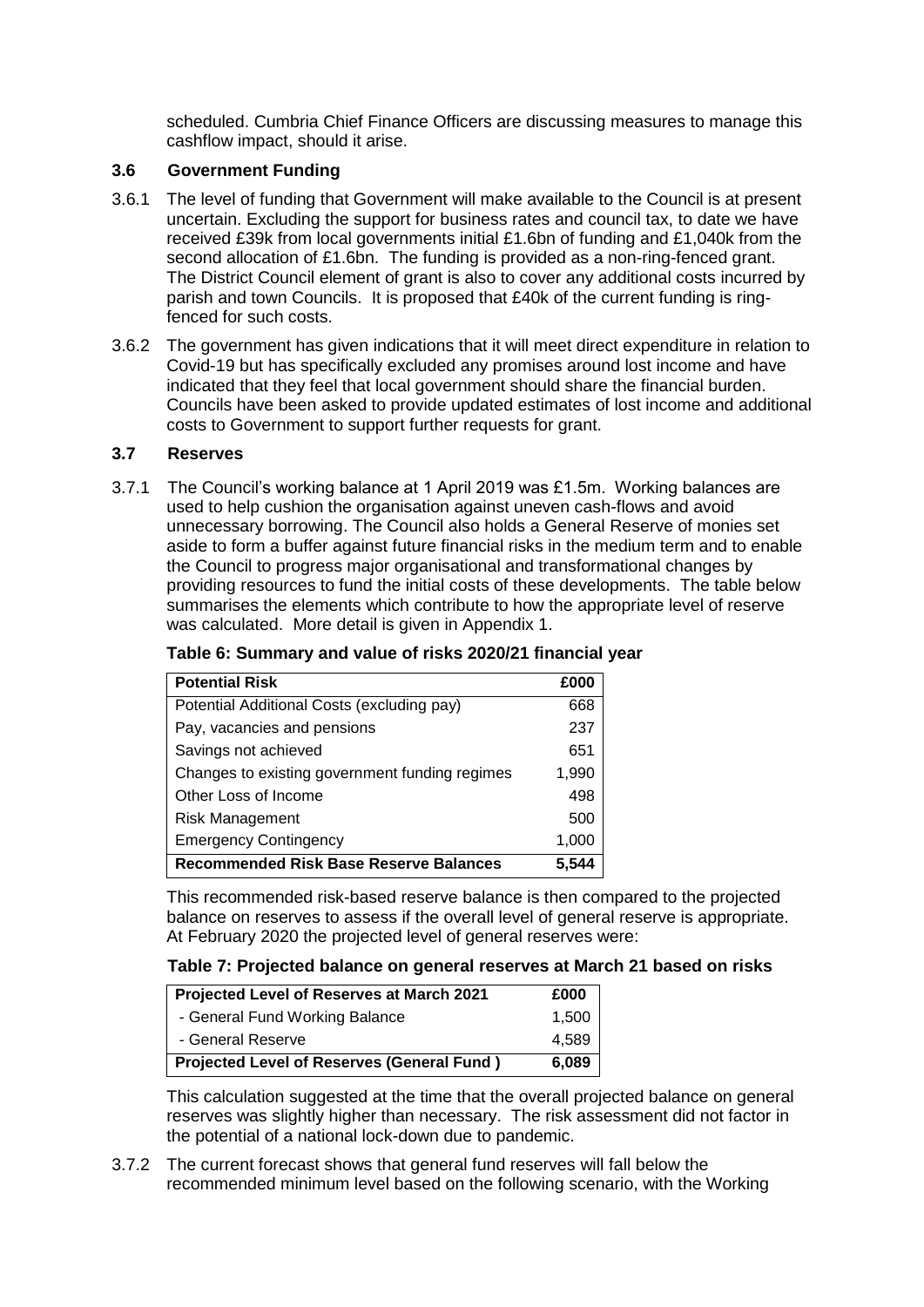Balance being completely depleted. Further savings will be required throughout the Medium Term Financial Plan period in order to balance the budget and rebuild reserves.

#### Assumptions:

- a) The lock down lasts no more than three months and there is not a second wave;
- b) Car park and property income takes a hit in Q1 but then recovers (given the economic outlook there may be a longer term impact);
- c) No further Government funding is received to cover direct costs;
- d) Collection rates for council tax take a hit in 2020/21 but then recover and the hit can be contained within the collection fund;
- e) The loss in growth in business rates in 2020/21 is not recovered;
- f) Council Tax Relief Support returns to normal levels by the end of 2021/22;
- g) Other income levels return to projected levels after lock down.
- 3.7.3 The Council holds a number of other reserves for various reasons, including funding capital expenditure or specific projects. The estimated balance on all reserves, as approved by Council in February 2020, were:

#### **Table 8: Summary of reserves by type**

|                                           | 31/03/2019 | 31/03/2020 | 31/03/2021 |
|-------------------------------------------|------------|------------|------------|
|                                           | £000       | £000       | £000       |
| <b>General Reserves</b>                   | (7,710)    | (4,807)    | (5,011)    |
| <b>Capital Reserves</b>                   | (2,661)    | (1,528)    | (69)       |
| <b>Earmarked Reserves</b>                 | (4, 535)   | (5, 183)   | (5,192)    |
| <b>Total Reserves</b>                     | (14,906)   | (11, 517)  | (10, 272)  |
| <b>Working Balance</b>                    | (1,500)    | (1,500)    | (1,500)    |
| <b>Total Reserves and Working Balance</b> | (16, 406)  | (13,017)   | (11, 772)  |

Full details of all reserves, their use and expected balance were reported to Council as part of the Budget report.

At the moment it is not considered necessary to consider using these reserves to balance the revenue budget. This may become necessary if the impact is greater than modelled above.

#### **3.8 Treasury Management**

- 3.8.1 Council approved the Treasury Management Strategy for 2020/21 2024/25 and the Capital Strategy for 2020/21 -2033/34 on 25 February 2020. These strategies reflected the 2020/21 budget and capital programme being considered as part of this agenda and included the Investment Strategy which set out the Council's criteria for choosing investment counterparties and limiting exposure to the risk of loss.
- 3.8.2 On 1 April 2020 the Government paid the Council a grant of £74.5m to fund the costs of grants to businesses who pay rates (see para 3.5.5 above). This was too high for the treasury management counterparties both available for use and approved in February 2020 for the 2020/21 financial year. The Emergency Non-Executive Decision Treasury Management Strategy – Investment Counterparties Update was approved on 30 March 2020 and approved higher counterparty limits for Money Market Funds (from £5m to £10m) and that the grant funding from government to be redistributed in relation to Covid-19 will be disregarded when applying the counterparty limit with the Councils own bankers (Nat West).
- 3.8.3 Since the start of the pandemic the Bank of England has twice cut interest rates down to 0.10% from 0.75%, these have seen investment returns fall as they are reflected in the money market. Due to the need for increased flexibility and liquidity in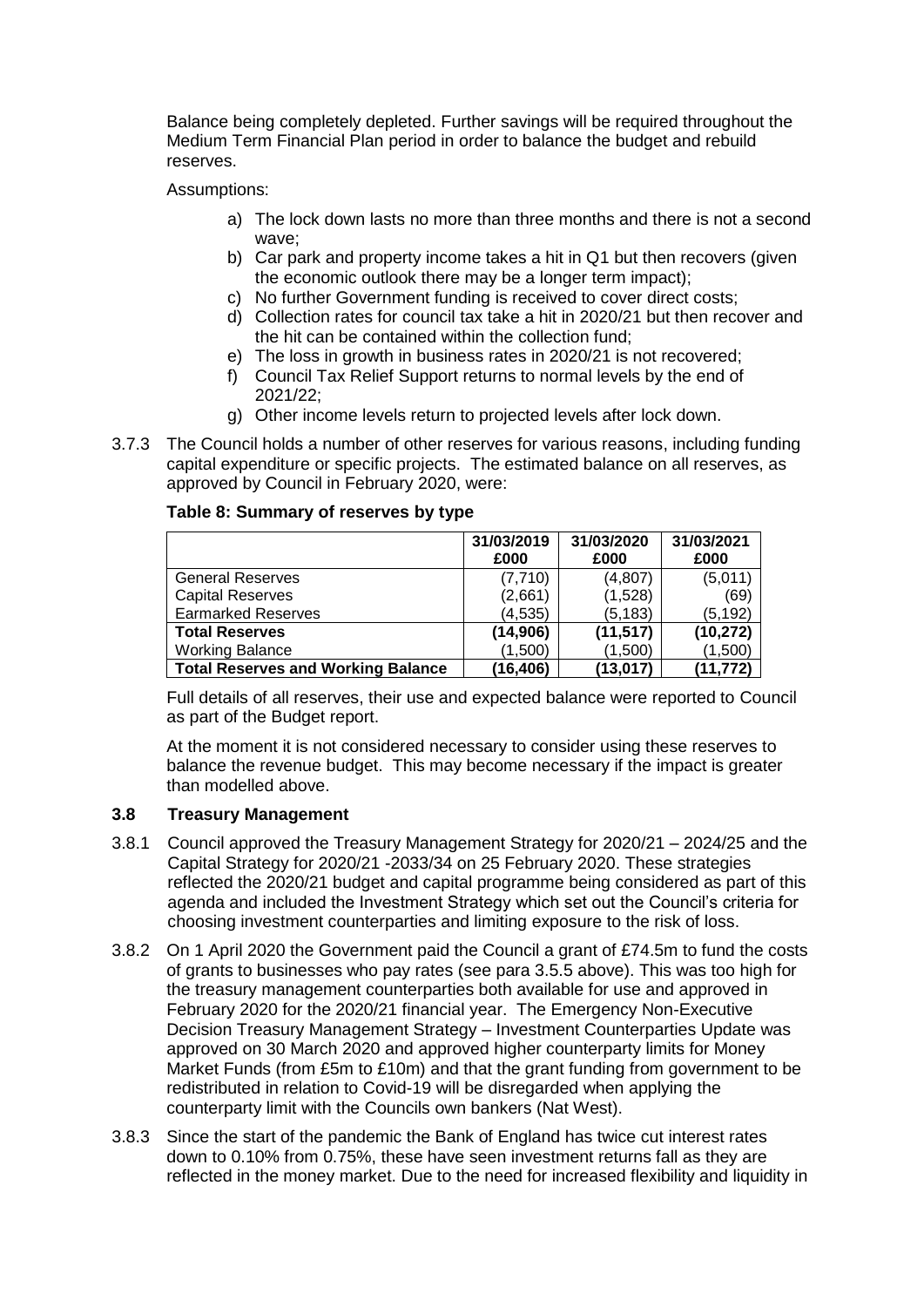our cash flows, this has led to investments being refocused into the very short term end of the market resulting in increased use of instant access accounts and limited short term deposits.

3.8.4 As a result of the global pandemic, all major economies have slipped into recessions with unprecedented financial support packages being announced by central banks and fiscal measures by the government leading to higher national debt. Rating agencies have responded to this by reassess the ratings of nations and individual financial institutions, putting many on negative watch or outlook. This and further actions has affected SLDC's lending list, reducing counterparties we can transact with and the limits at which we can invest. The potential impact of this will be included in the MTFP and Quarter 1 monitoring in July 2020 both in terms of interest rate receipts and the cost of borrowing, which may have an impact on the viability of capital projects.

#### **3.9 Summary of Budget Amendments required**

3.9.1 In order to balance the budget for 2020/21 it is proposed that up to £2.026m of General Reserve and Working Balance is used to offset the potential shortfall in income of £2.3m, potential additional costs of £0.8m, and the grant from the Government of £1.1m. The following table details the budget amendments required:

|                                  |                                                                                                          |                        |                         | <b>Budget</b><br><b>Amendment</b> | Approved<br><b>Budget</b><br>February<br>2020 | <b>Amended</b><br><b>Budget</b><br><b>May 2020</b> |
|----------------------------------|----------------------------------------------------------------------------------------------------------|------------------------|-------------------------|-----------------------------------|-----------------------------------------------|----------------------------------------------------|
| <b>Description</b>               |                                                                                                          | <b>Decision</b><br>Ref | <b>Decision</b><br>Date | £000                              | £000                                          | £000                                               |
| <b>Expenditure</b>               |                                                                                                          |                        |                         |                                   |                                               |                                                    |
|                                  | <b>Employee Costs</b>                                                                                    |                        |                         |                                   | 13,737.3                                      | 13,872.3                                           |
|                                  | Projected Additional Costs Q1: Temporary Staff                                                           |                        |                         | 75.0                              |                                               |                                                    |
|                                  | Projected Additional Costs Q1: Processing                                                                |                        |                         | 60.0                              |                                               |                                                    |
|                                  | <b>Additional Benefit Claims</b>                                                                         |                        |                         |                                   |                                               |                                                    |
|                                  | <b>Running Costs</b>                                                                                     |                        |                         |                                   | 9,768.9                                       | 85,812.0                                           |
|                                  | Projected Additional Costs Q1: Waste Collection                                                          |                        |                         | 30.0                              |                                               |                                                    |
|                                  | Projected Additional Costs Q1: Homelessness                                                              |                        |                         | 150.0                             |                                               |                                                    |
|                                  | Projected Additional Costs Q1: Leisure Services                                                          |                        |                         | 120.0                             |                                               |                                                    |
|                                  | Projected Additional Costs Q1: Bereavemt Serv                                                            |                        |                         | 50.0                              |                                               |                                                    |
|                                  | Projected Additional Costs Q1: Training Virtual                                                          |                        |                         | 5.0                               |                                               |                                                    |
|                                  | Meetings                                                                                                 |                        |                         |                                   |                                               |                                                    |
|                                  | Projected Additional Costs Q1: IT - Costs                                                                |                        |                         | 10.0                              |                                               |                                                    |
|                                  | Incurred                                                                                                 |                        |                         |                                   |                                               |                                                    |
|                                  | Projected Additional Costs Q1: IT - Additional Kit                                                       |                        |                         | 77.0                              |                                               |                                                    |
|                                  | Requested                                                                                                |                        |                         |                                   |                                               |                                                    |
| GTH45                            | <b>General Provision</b>                                                                                 |                        |                         | 250.0                             |                                               |                                                    |
| GFT02                            | Council Tax COVID-19 Hardship Fund                                                                       | <b>EDD007</b>          | 29/04/2020              | 487.1                             |                                               |                                                    |
| GTH53/4                          | Business Rate: Grant scheme, estmated based                                                              | EDD <sub>001</sub>     | 30/03/2020              | 60,000.0                          |                                               |                                                    |
|                                  | on SLDC projections of use                                                                               |                        |                         |                                   |                                               |                                                    |
| GTH53/4                          | Business Rate: Grant scheme, additional budget                                                           |                        |                         | 14,844.0                          |                                               |                                                    |
|                                  | to Government allocation                                                                                 |                        |                         |                                   |                                               |                                                    |
| GHT56                            | Kendal Leisure Centre - Recovery Centre                                                                  | EDD004                 | 17/04/2020              | 20.0                              |                                               |                                                    |
| GTH <sub>57</sub>                | Discretionary Business Rate Grant Scheme                                                                 |                        |                         | tbc                               |                                               |                                                    |
|                                  | (delegate to Finance Lead Specialist)                                                                    |                        |                         |                                   |                                               |                                                    |
|                                  | <b>Customer Connect</b>                                                                                  |                        |                         |                                   | 0.0                                           | 0.0                                                |
| <b>Total Service Expenditure</b> |                                                                                                          |                        |                         | 76,178.1                          | 23,506.2                                      | 99,684.3                                           |
| <b>Income</b>                    |                                                                                                          |                        |                         |                                   |                                               |                                                    |
|                                  | <b>Car Parking Income</b>                                                                                |                        |                         |                                   | (4,609.7)                                     | (3, 457.7)                                         |
|                                  | Projected Reduced Income Q1: Car Parking<br><b>Contributions from other Local Authorities and Public</b> |                        |                         | 1,152.0                           |                                               |                                                    |
| <b>Bodies</b>                    |                                                                                                          |                        |                         |                                   | (16.7)                                        | (36.7)                                             |
| GHT56                            | Kendal Leisure Centre - Recovery Centre                                                                  | EDD004                 | 17/04/2020              | (20.0)                            |                                               |                                                    |
|                                  | <b>General Income</b>                                                                                    |                        |                         |                                   | (3,990.6)                                     | (3,030.6)                                          |
|                                  | Projected Reduced Income Q1: Building Control                                                            |                        |                         | 86.0                              |                                               |                                                    |
|                                  | Projected Reduced Income Q1: Developmt Ctl                                                               |                        |                         | 138.0                             |                                               |                                                    |
|                                  | Projected Reduced Income Q1: Land Charges                                                                |                        |                         | 63.0                              |                                               |                                                    |
|                                  | Projected Reduced Income Q1: Licensing                                                                   |                        |                         | 77.0                              |                                               |                                                    |
|                                  | Projected Reduced Income Q1: Caravan Site                                                                |                        |                         | 130.0                             |                                               |                                                    |
|                                  |                                                                                                          |                        |                         |                                   |                                               |                                                    |

#### **Table 9: Budget amendments requested May 2020**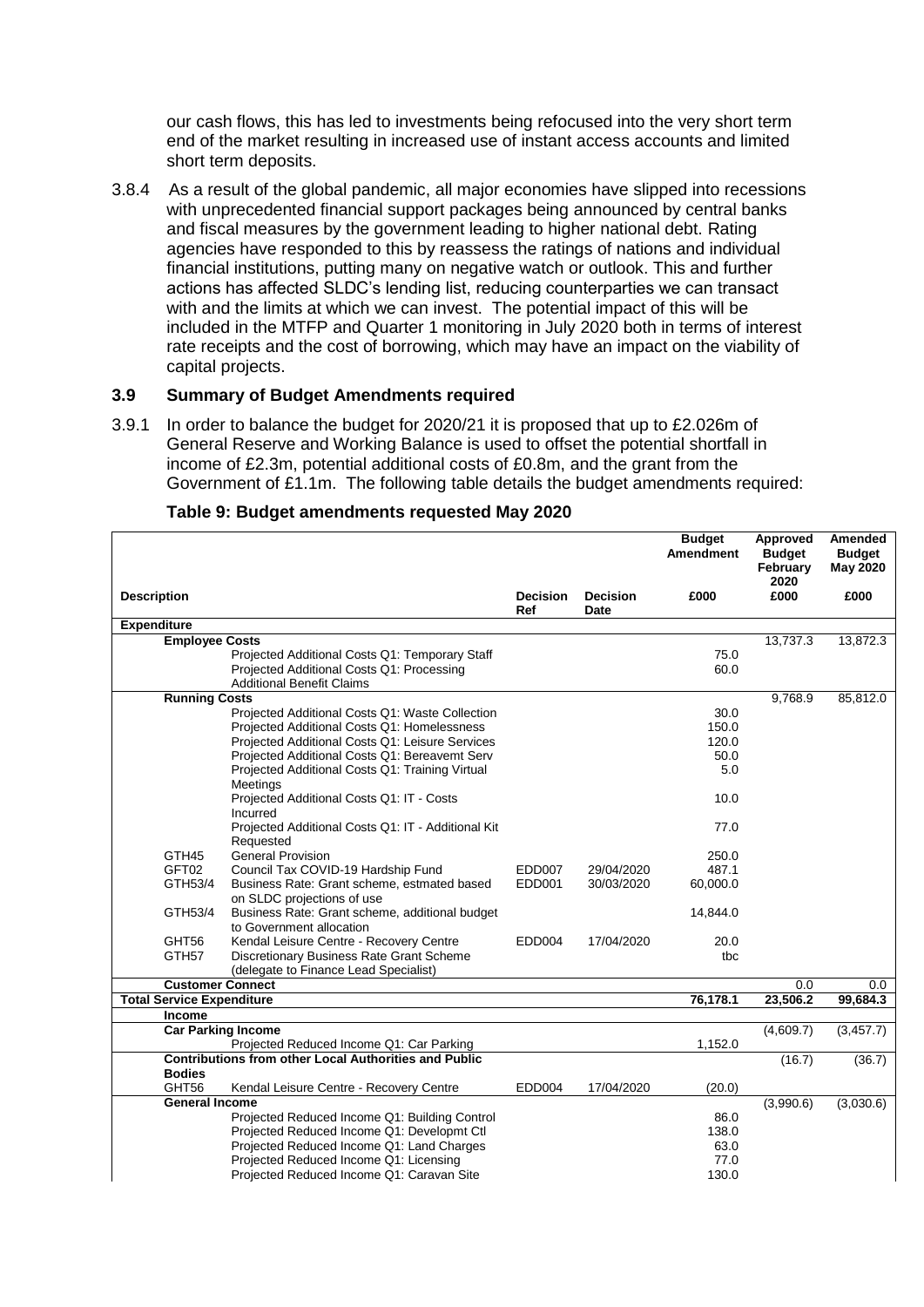|                              |                                                                                                         |                        |                         | <b>Budget</b><br><b>Amendment</b> | Approved<br><b>Budget</b><br>February<br>2020 | <b>Amended</b><br><b>Budget</b><br>May 2020 |
|------------------------------|---------------------------------------------------------------------------------------------------------|------------------------|-------------------------|-----------------------------------|-----------------------------------------------|---------------------------------------------|
| <b>Description</b>           |                                                                                                         | <b>Decision</b><br>Ref | <b>Decision</b><br>Date | £000                              | £000                                          | £000                                        |
|                              | Projected Reduced Income Q1: Markets                                                                    |                        |                         | 33.0                              |                                               |                                             |
|                              | Projected Reduced Income Q1: Public Halls                                                               |                        |                         | 24.0                              |                                               |                                             |
|                              | Projected Reduced Income Q1: Water Sampling<br>Projected Reduced Income Q1: Bulky Waste                 |                        |                         | 18.0                              |                                               |                                             |
|                              | Projected Reduced Income Q1: Other Rents                                                                |                        |                         | 10.0<br>381.0                     |                                               |                                             |
|                              | <b>Government Grants</b>                                                                                |                        |                         |                                   | (669.1)                                       | (77,080.7)                                  |
| GTH53/4                      | Business Rate: Grant scheme, estmated based<br>on SLDC projections of use                               | EDD001                 | 30/03/2020              | (60,000.0)                        |                                               |                                             |
| GTH53/4                      | Business Rate: Grant scheme, increase budget<br>to Government allocation                                |                        |                         | (14, 844.0)                       |                                               |                                             |
| GTH57                        | Discretionary Business Rate Grant Scheme                                                                |                        |                         | tbc                               |                                               |                                             |
|                              | (delegate to Finance Lead Specialist)                                                                   |                        |                         |                                   |                                               |                                             |
| GFT02                        | Council Tax COVID-19 Hardship Fund                                                                      | EDD007                 | 29/04/2020              | (487.1)                           |                                               |                                             |
| GTH <sub>55</sub>            | Covid-19 Support<br><b>New Homes Bonus</b>                                                              |                        |                         | (1,080.5)                         | (338.0)                                       | (338.0)                                     |
| <b>Lake Income</b>           |                                                                                                         |                        |                         |                                   | (1,492.6)                                     | (1,454.6)                                   |
|                              | Projected Reduced Income Q1: Lake Charges                                                               |                        |                         | 38.0                              |                                               |                                             |
|                              | (rents included above in general income)                                                                |                        |                         |                                   |                                               |                                             |
| <b>Recycling Credits</b>     |                                                                                                         |                        |                         |                                   | (1,438.1)                                     | (1,308.1)                                   |
|                              | Temporary Suspension of Green Waste<br>Collections April 20                                             | <b>EDD002</b>          | 03/04/2020              | 65.0                              |                                               |                                             |
|                              | Projected Reduced Income Q1: Recycling                                                                  |                        |                         | 65.0                              |                                               |                                             |
|                              | Credits: monthly collections May/June                                                                   |                        |                         |                                   |                                               |                                             |
| <b>Total Service Income</b>  |                                                                                                         |                        |                         | (74, 151.6)                       | (12, 554.8)                                   | (86, 706.4)                                 |
|                              | Net Service Budget before Capital Charges                                                               |                        |                         | 2,026.5                           | 10,951.4                                      | 12,977.9                                    |
| <b>Capital Charges</b>       |                                                                                                         |                        |                         | 0.0                               | 11,795.6                                      | 11,795.6                                    |
| <b>Corporate items</b>       | <b>Net Service Budget after Capital Charges</b>                                                         |                        |                         | 2,026.5                           | 22.747.0                                      | 24.773.5                                    |
| <b>Net Interest</b>          |                                                                                                         |                        |                         |                                   | 586.8                                         | 586.8                                       |
|                              | <b>Capital Charges, Minimium Revenue Provision and Capital</b>                                          |                        |                         |                                   | (10, 597.9)                                   | (10, 597.9)                                 |
|                              | <b>Programme Funding</b>                                                                                |                        |                         |                                   |                                               |                                             |
|                              | <b>Other Government Grants</b>                                                                          |                        |                         |                                   | (433.0)                                       | (433.0)                                     |
|                              | Income from Council Tax (net of Parish Precept)                                                         |                        |                         |                                   | (9, 121.4)                                    | (9, 121.4)                                  |
| <b>Parish Grant</b>          |                                                                                                         |                        |                         |                                   | 92.0                                          | 92.0                                        |
|                              | <b>Collection Fund surplus/deficit</b>                                                                  |                        |                         |                                   | 85.1                                          | 85.1                                        |
|                              | <b>Retained Business Rates</b>                                                                          |                        |                         |                                   | (5, 512.8)                                    | (5, 512.8)                                  |
| VGR44                        | Additional Retail, Hospitality and Leisure Releif<br>and Nursery Relief schemes - cost of relief        |                        |                         | 27,012.0                          |                                               |                                             |
| VGR44                        | awarded<br>Additional Retail, Hospitality and Leisure Releif<br>and Nursery Relief schemes - additional |                        |                         | (27,012.0)                        |                                               |                                             |
|                              | Government grant                                                                                        |                        |                         |                                   |                                               |                                             |
|                              | <b>Contribution to Pool Reserve</b>                                                                     |                        |                         |                                   | 947.9                                         | 947.9                                       |
|                              | <b>Transfers to/from Reserves</b>                                                                       |                        |                         |                                   | 1,206.3                                       | (820.2)                                     |
|                              | Use of Resreves to fund Q1 net cost of Covid-19                                                         |                        |                         | (2,026.5)                         |                                               |                                             |
| <b>Total Corporate Items</b> |                                                                                                         |                        |                         | (2,026.5)                         | (22, 747.0)                                   | (24, 773.5)                                 |
| (Surplus)/Deficit            |                                                                                                         |                        |                         | 0.0                               | (0.0)                                         | (0.0)                                       |

## **3.10 2019/20 Year-End**

- 3.10.1 Staff are still preparing the 2019/20 final accounts. It is planned to bring the 2019/20 Outturn report to Cabinet and Council in June 2020. The Account and Audit Regulations have now confirmed the deadline for preparation of the accounts has been pushed back from 31<sup>st</sup> May to 31<sup>st</sup> August 2020 with the deadline for audited accounts to be approved by Audit Committee pushed back from 31<sup>st</sup> July to 30<sup>th</sup> November 2020. It is expected the Council's accounts will be completed by 15<sup>th</sup> June 2020 and the audit is expected to be complete to be reported to Audit Committee in September 2020.
- 3.10.2 There is greater uncertainty than usual in assessing the value of assets, both property related and financial assets, for example the value of the Council's pension assets. The accounts will need to be reviewed for post-balance sheet events which may have a material impact on the financial position.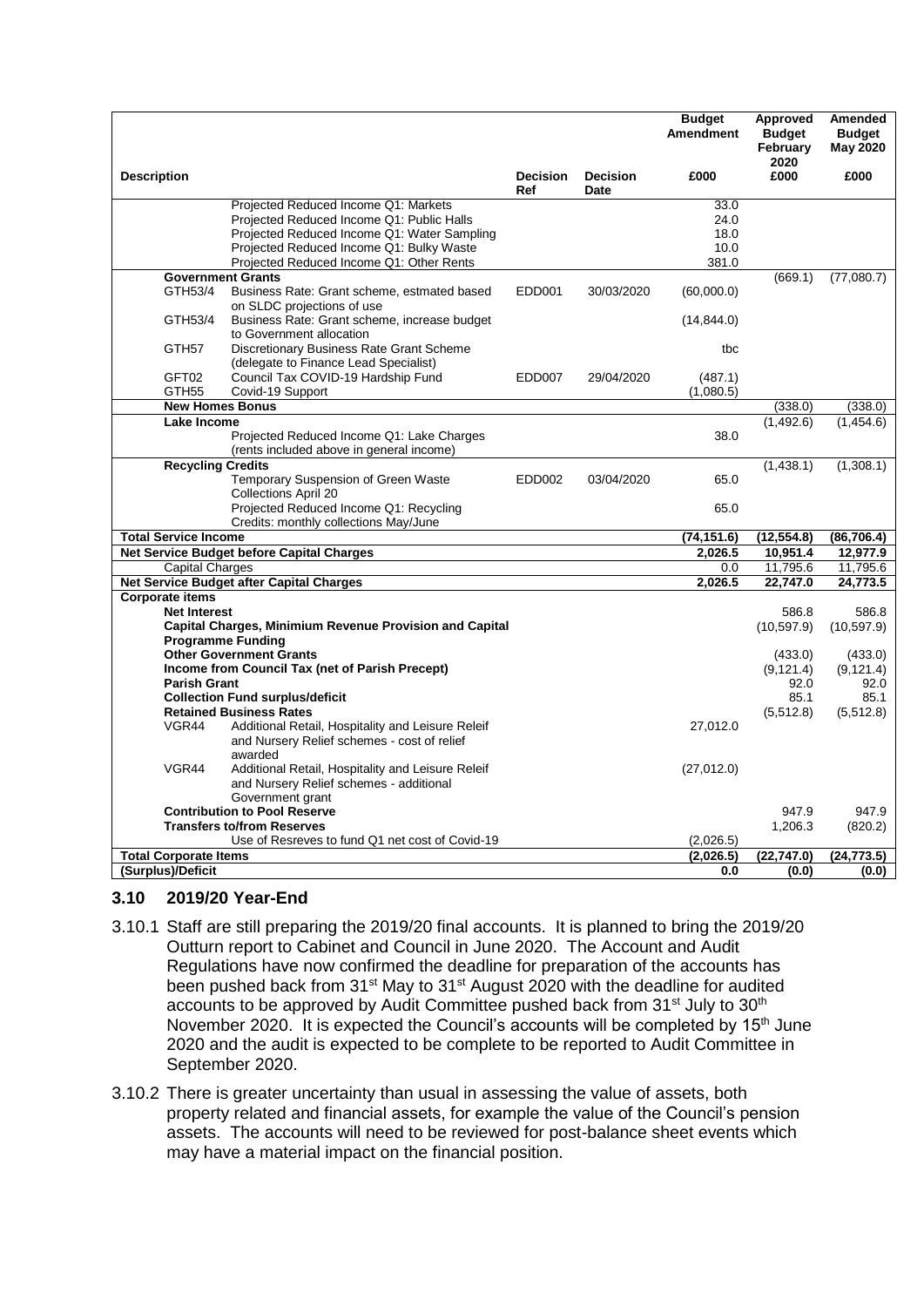#### **3.11 Longer Term Outlook**

- 3.11.1 The reserves position above is predicated on what we can reasonably forecast at present in terms of the financial impact of Covid-19. Of greater concern is the impact of the projected economic downturn on public expenditure and local government finances. A need to bring down public debt is going to come into play alongside an economic contraction unprecedented in modern times. This will not only place additional pressure on government funding but is also likely to have considerable impact on the Council's ability to raise additional income. We are in uncharted territory as never before have Governments deliberately halted economic output for a sustained period.
- 3.11.2 The Budget approved on 25 February 2020 projected a balanced budget for 2020/21 but budget deficits from 1 April 2021. The balanced budget for 2020/21 has been largely been achieved through the implementation of the Customer Connect programme which has re-focussed the Council's business to enabling customers to self-serve. The changes to staffing were largely implemented from January 2020 but there has been some disruption to the implementation of the remaining programme but work is continuing on the digital programme.

The projected deficits, at February, for future years were:

| <b>Summary Medium Term Financial Plan,</b><br>February 2020 | 2020/21<br>£000 | 2021/22<br>£000 | 2022/23<br>£000 | 2023/24<br>£000 | 2024/25<br>£000 |
|-------------------------------------------------------------|-----------------|-----------------|-----------------|-----------------|-----------------|
| Service expenditure                                         | 23,506.2        | 23,201.9        | 23,500.5        | 23,689.4        | 24,304.6        |
| Service income                                              | (12,554.8)      | (12, 412.5)     | (12, 720.7)     | (12,882.2)      | (13, 133.8)     |
| <b>Net Service Budget</b>                                   | 10,951.4        | 10,789.4        | 10,779.8        | 10,807.2        | 11,170.8        |
| Net Interest Payable                                        | 586.9           | 928.5           | 1,022.1         | 1.074.7         | 1,132.6         |
| Income from Council Tax (net of Parish Precept)             | (8,944.3)       | (9,309.2)       | (9,591.4)       | (9,876.1)       | (10,163.3)      |
| <b>Retained Business Rates</b>                              | (5,512.8)       | (2,977.8)       | (2,541.8)       | (2,107.2)       | (1,672.0)       |
| Contribution to pool Reserve                                | 947.9           | 0.0             | 0.0             | 0.0             | 0.0             |
| <b>Other Government Grants</b>                              | (433.0)         | 0.0             | 0.0             | 0.0             | 0.0             |
| Direct Revenue Financing of Capital Programme               | 413.0           | 113.0           | 84.0            | 63.0            | 40.0            |
| Minimum Revenue Provision                                   | 784.7           | 1,250.4         | 1,357.0         | 1,552.8         | 1,675.1         |
| Transfers to/from Reserves                                  | 1,206.3         | 261.0           | 334.3           | 332.2           | 390.1           |
| <b>Net Projected Deficit (Surplus) February 2020</b>        | 0.0             | 1,055.3         | 1,444.0         | 1,846.6         | 2,573.3         |

#### **Table 10: Summary of MTFP projections February 2020**

The projections assume full realisation of savings from the Customer Connect programme and the Government implementing changes to funding of local government. Officers are monitoring announcements and changes to the assumptions to incorporate into an update of the MTFP in July 2020.

3.11.3 The government has confirmed that the Review of Relative Needs and Resource and 75% business rates retention will no longer be implemented in 2021/22 to allow councils to focus on meeting the immediate public health challenge posed by the pandemic. The government have said they will continue to work with councils on the best approach to the next financial year, including how to treat accumulated business rates growth, potentially including a reset of the business rate base, and the approach to the 2021/22 local government finance settlement. This will be combined with the impact of business closures as a result of Covid-19. The Government has also announced the revaluation of business rates will no longer take place in 2021. Legislation had been introduced to bring the next revaluation forward by one year from 2022 to 2021, but ministers want to ensure businesses have more certainty during this difficult time. The fundamental review of Business Rates announced in the Queen's Speech last year will still go ahead as planned.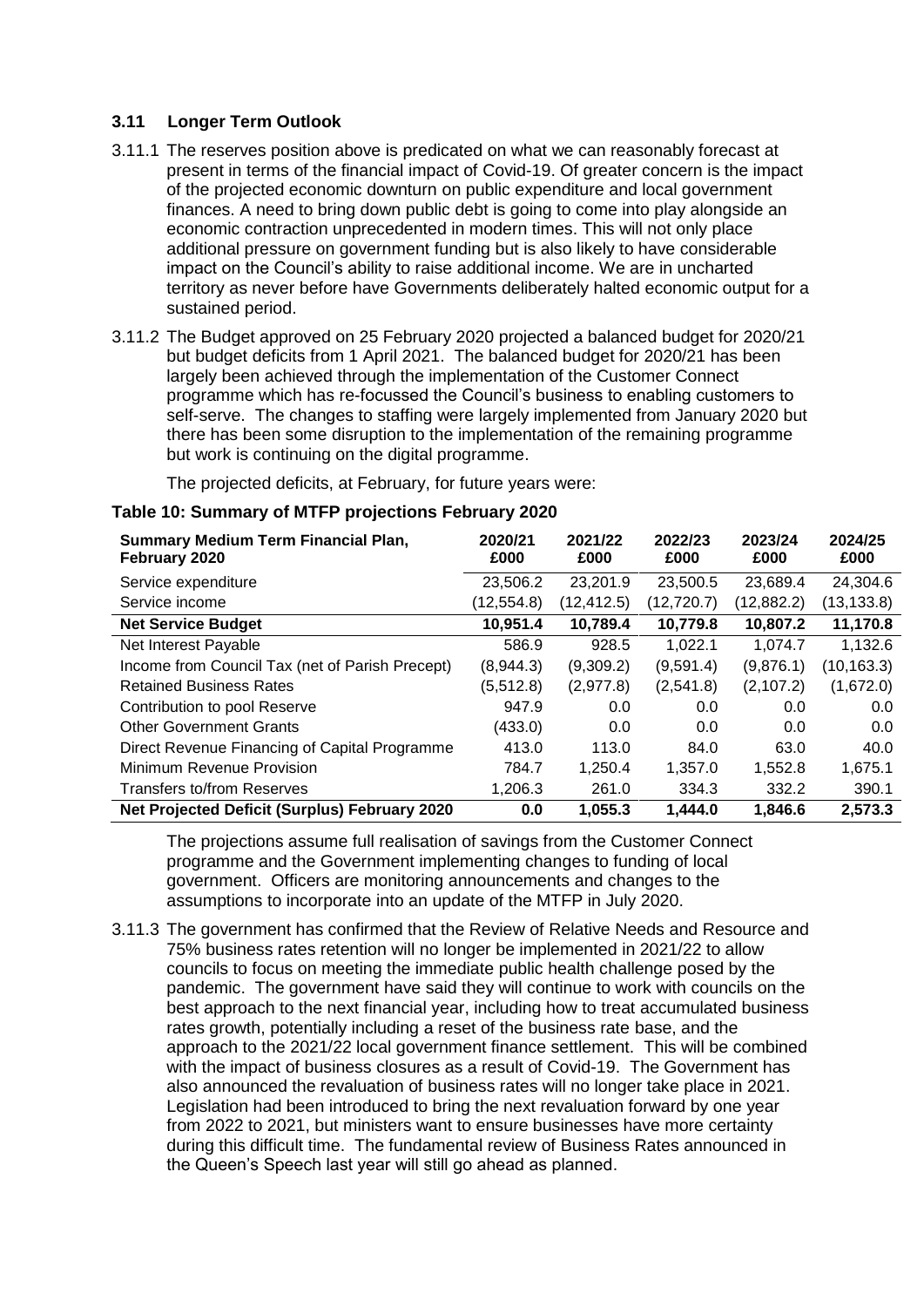- 3.11.4 The future financial assumptions also assume an annual staff pay award of 2% from 1 April 2020. National pay negotiations are ongoing but the latest offer of 2.75% for 2020/21 has been rejected by unions.
- 3.11.5 The Council is preparing a recovery plan with partner organisations to consider how the Council can contribute to a strategic response in line with the Council Plan objectives. As details are developed this will be reported to Members.
- 3.11.6 Section 114 of the Local Government Finance Act 1988 requires the Section 151 Officer, in consultation with the Council's Monitoring Officer, to report to all the authority's members if there is, or is likely to be, an unbalanced budget. In practice, this is most likely to be required in a situation in which reserves have become depleted and it is forecast that the council will not have the resources to meet its expenditure in a particular financial year. A full council meeting must then take place within 21 days to consider the notice. In the meantime, no new agreements involving spending can be entered into. Section 114 notices are normally very rare, alarming and controversial. At the moment, as Section 151 Officer, I feel that it is unlikely the Council will need to issue a Section 114 notice based on the Council's expenditure to date, the current rate of income loss, the level of reserves and the Government funding to date. Ministers are aware of the seriousness of the impact of the pandemic on local government finances and have asked any Council heading to a Section 114 notice to discuss matters with Ministers as soon as possible.

#### **3.12 Next Steps**

- 3.12.1 The Council's Medium Term Financial Plan is due to be updated in July 2020 alongside the 2019/20 outturn report. By this time the Covid-19 figures should become clearer. It is recommended that reserves are protected by not allowing carry forwards of underspend into this financial year except in exceptional circumstances. Also as part of planning for recovery it will be necessary to consider options for replenishing reserves and balancing the budget in the future.
- 3.12.2 Officers will continue to review the financial impact and will report as part of the quarterly corporate financial update process. The 2019/20 Outturn and Treasury Management Annual Report will be reported to Cabinet and Council in June 2020. The Medium Term Financial Plan will be updated and reported to Overview and Scrutiny Committee and Cabinet in July 2020.
- 3.12.3 Officers will continue to represent the Council in meetings with MHCLG, BEIS and the District Council Network and through professional bodies such as the Society of District Council Treasurers, Cumbria Chief Finance Officers and Cumbria Monitoring Officers.

#### **4.0 Consultation**

- 4.1 Portfolio holders and the Council's Leadership Team.
- 4.2 Advice from the Local Government Association, the Society of District Treasurers, the District Council Network and notifications from MHCLG and BEIS have informed this report.

#### **5.0 Alternative Options**

5.1 This report presents proposals for a response to the potential budget pressures arising from the pandemic. The proposals together meet the Council's statutory duty to set a balanced budget for 2020/21 and to monitor the budget during the year. . An alternative option would be to reject some of the proposals; this would then require further work to ensure the budget can be balanced.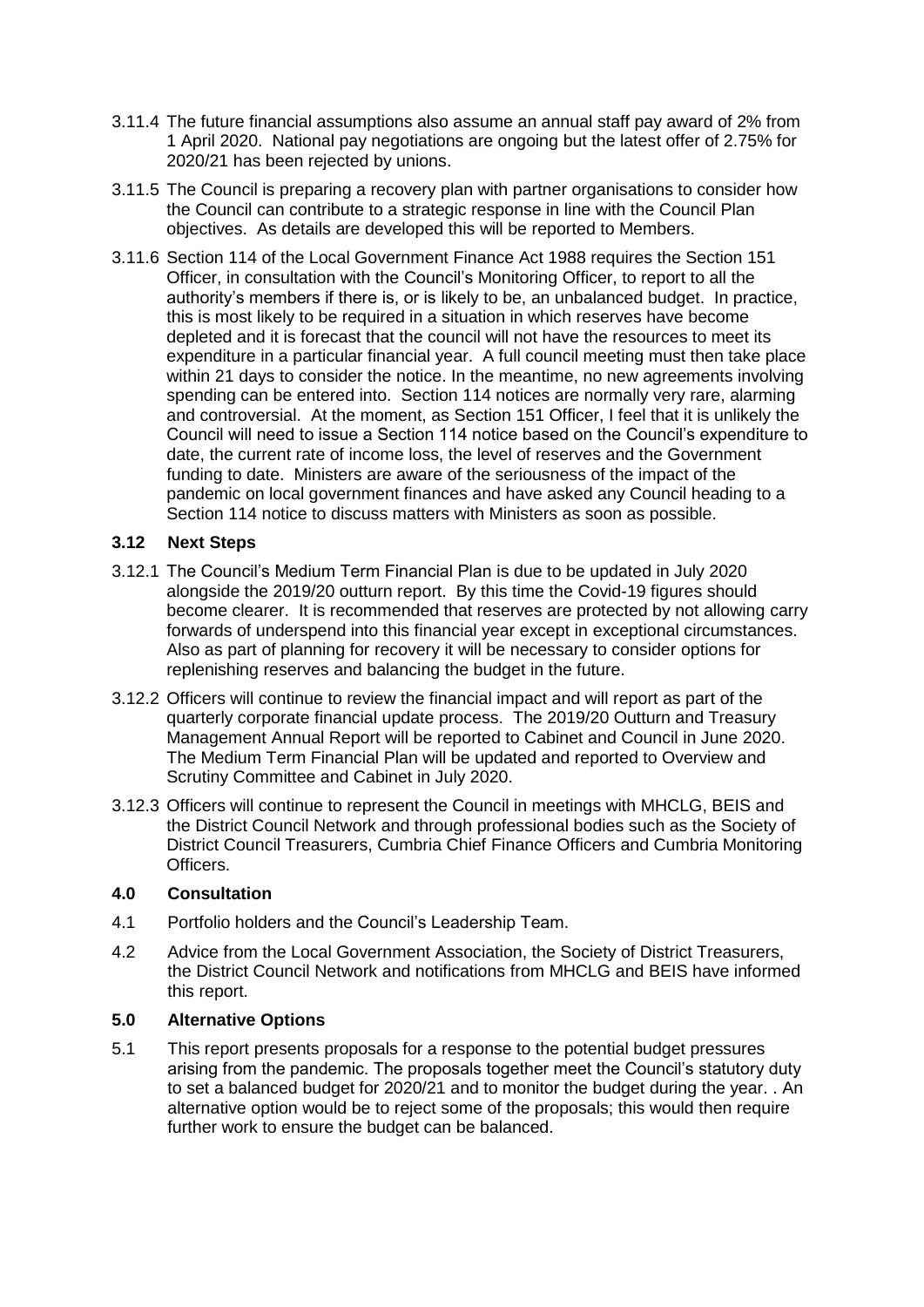#### **6.0 Links to Council Priorities**

6.1 This report sets out proposals that provide resources to implement the Council Plan alongside responding to the pandemic. Budget monitoring forms part of the corporate governance arrangements that support all Council priorities.

## **7.0 Implications**

#### **Financial, Resources and Procurement**

7.1.1 Included within the report.

#### **Human Resources**

7.2.1 There are no direct human resources implications of this report.

## **Legal**

- 7.3.1 Section 114 of the Local Government Finance Act 1988 requires the Section 151 Officer, in consultation with the council's Monitoring Officer, to report to all the authority's members if there is, or is likely to be, an unbalanced budget. This report outlines the Councils current financial position with recommendations. An emergency non executive decision will be required to make changes to the Councils Budget and Policy framework following Cabinets consideration of the report. This being due to the fact the next Council meeting is on the 30<sup>th</sup> June 2020.
- 7.3.2 The Councils Legal, Governance and Democracy team has established a focused Covid Contact review workstream working with all service areas so we can anticipate requests and follow the latest Government advice while protecting the Councils financial and contractual position. It is important that any changes to contractual arrangements are formalised as variations to contracts and risks to the Council are minimised.

#### **Health, Social, Economic and Environmental**

- 7.4 Have you completed a Health, Social, Economic and Environmental Impact Assessment? No.
- 7.5 If you have not completed an Impact Assessment, please explain your reasons: This report provides an over view of Budget proposals and Health, Social, Economic and Environmental issues will need to be specifically considered before any changes to existing service levels are introduced.

## **Equality and Diversity**

- 7.7 Have you completed an Equality Impact Analysis? No
- 7.8 If you have not completed an Impact Assessment, please explain your reasons: This report provides an over view of Budget proposals and equalities issues will need to be specifically considered before any changes to existing service levels are introduced.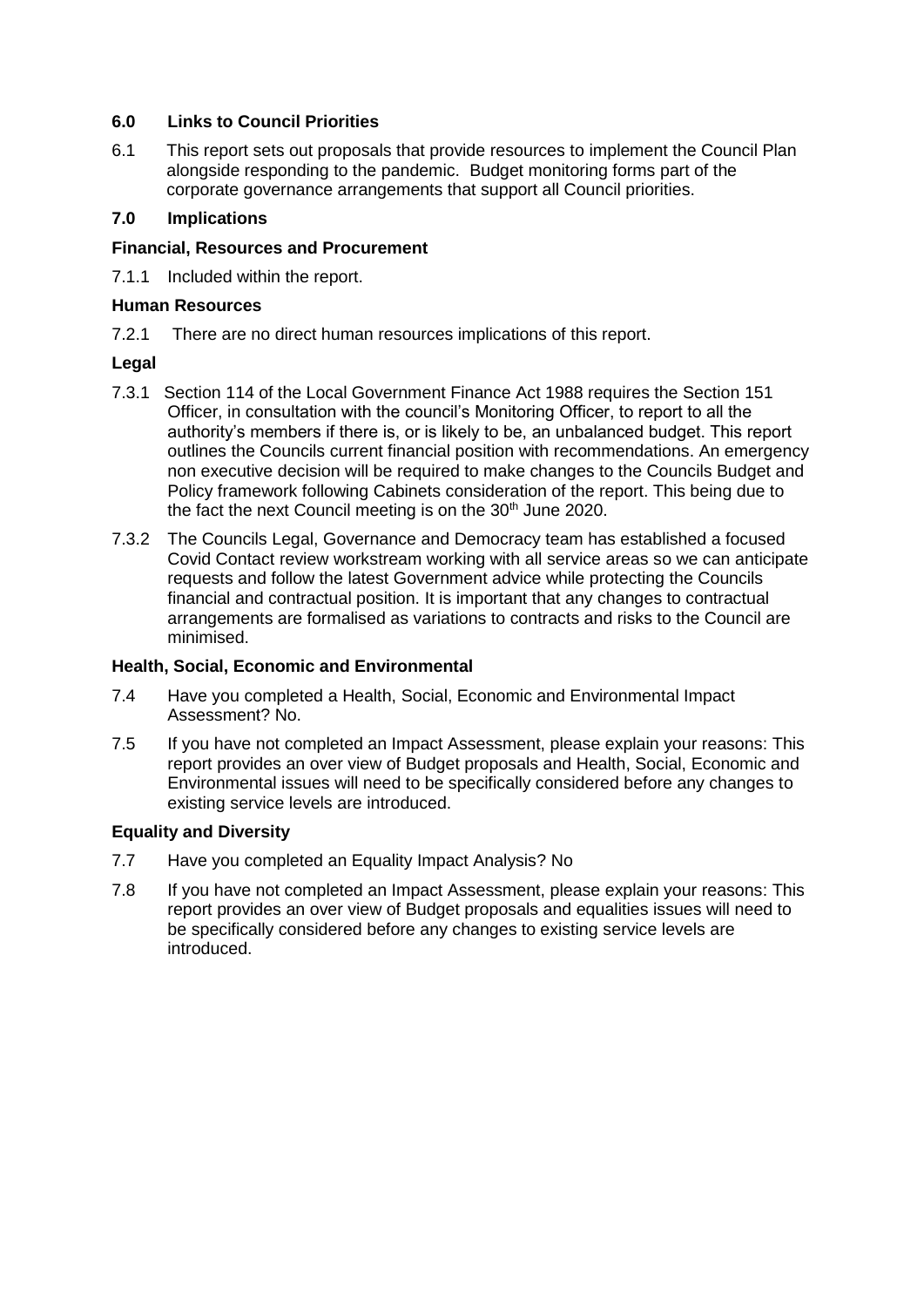**Risk**

| <b>Risk</b>                                                                                       | Consequence                                                                                                                                                                                                                                                                                 | Controls required                                                                                                                                                                                                                                                                                                                                                                                                                                                     |
|---------------------------------------------------------------------------------------------------|---------------------------------------------------------------------------------------------------------------------------------------------------------------------------------------------------------------------------------------------------------------------------------------------|-----------------------------------------------------------------------------------------------------------------------------------------------------------------------------------------------------------------------------------------------------------------------------------------------------------------------------------------------------------------------------------------------------------------------------------------------------------------------|
| South Lakeland as a place and<br>as a council does not recover<br>from the impact of the incident | Serious impact on the<br>economy and vibrancy of<br>the district.<br>Reduction in the ability of<br>the council to deliver the<br>requirements of residents<br>and businesses and fulfil<br>its statutory obligations.<br>Impact on long term<br>financial sustainability of<br>the Council | Leadership team and<br>Cabinet working together<br>to ensure that plans are<br>put in place as early as<br>possible with action taken<br>as early as possible and to<br>ensure the decision-<br>making during the incident<br>is cognisant of Recovery.<br>The recovery planning to<br>have a focus on financial<br>as well as economic<br>recovery.<br>An updated Medium Term<br>Financial Plan to be<br>presented in July 2020<br>alongside Q1 Budget<br>Monitoring |

Further detail of risks and opportunities around items included in this report can be found at Section 6 of the Budget Book approved by Cabinet on 25 February 2020. A link to this document is included in the background documents below.

#### **Contact Officers**

Helen Smith, Finance Lead Specialist, 01539 793147, h.smith@southlakeland.gov.uk

## **Appendices Attached to this Report**

| <b>Appendix No.</b> | <b>Name of Appendix</b>                    |
|---------------------|--------------------------------------------|
|                     | Risk assessment of Reserves, February 2020 |

#### **Background Documents Available**

| Name of Background document                                     | Where it is available        |
|-----------------------------------------------------------------|------------------------------|
| 2020/21 to 2024/25 Budget report<br>to Council 25 February 2020 | https://tinyurl.com/y74z8xwr |
| <b>Emergency Decisions</b>                                      | https://tinyurl.com/y8m25r3t |

#### **Tracking Information**

| Signed off by             | Date sent |
|---------------------------|-----------|
| <b>Legal Services</b>     | 07/05/20  |
| Section 151 Officer       | 07/05/20  |
| <b>Monitoring Officer</b> | 07/05/20  |
| <b>CMT</b>                | 07/05/20  |

| <b>Circulated to</b>    | Date sent |
|-------------------------|-----------|
| Director                | 07/05/20  |
| Human Resources Manager | N/A       |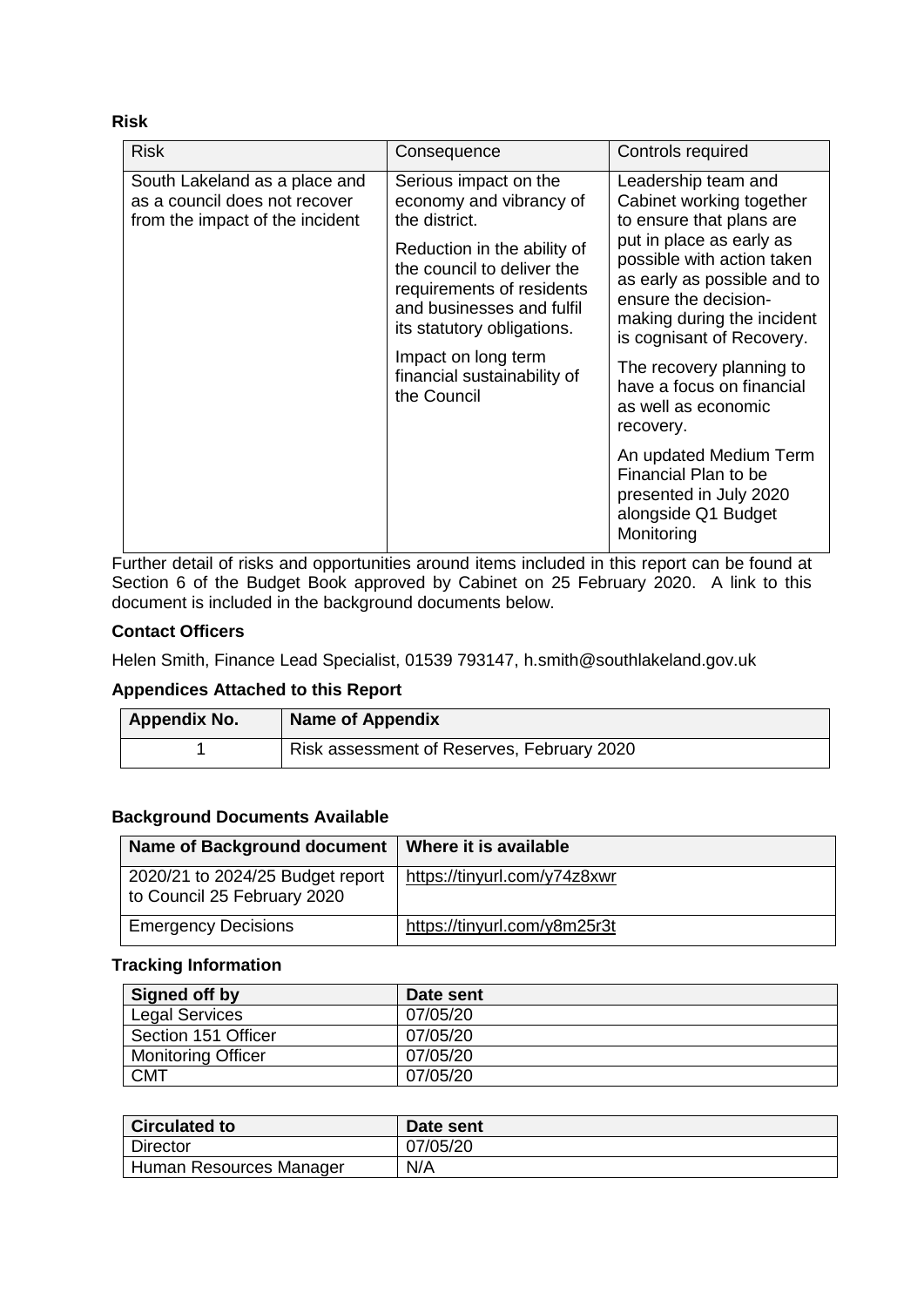| <b>Circulated to</b>       | Date sent |
|----------------------------|-----------|
| <b>Communications Team</b> | 07/05/20  |
| Leader                     | 07/05/20  |
| <b>Committee Chairman</b>  | 07/05/20  |
| Portfolio Holder           | 07/05/20  |
| Ward Councillor(s)         | N/A       |
| Committee                  | N/A       |
| Executive (Cabinet)        | 07/05/20  |
| Council                    | 30/06/20  |